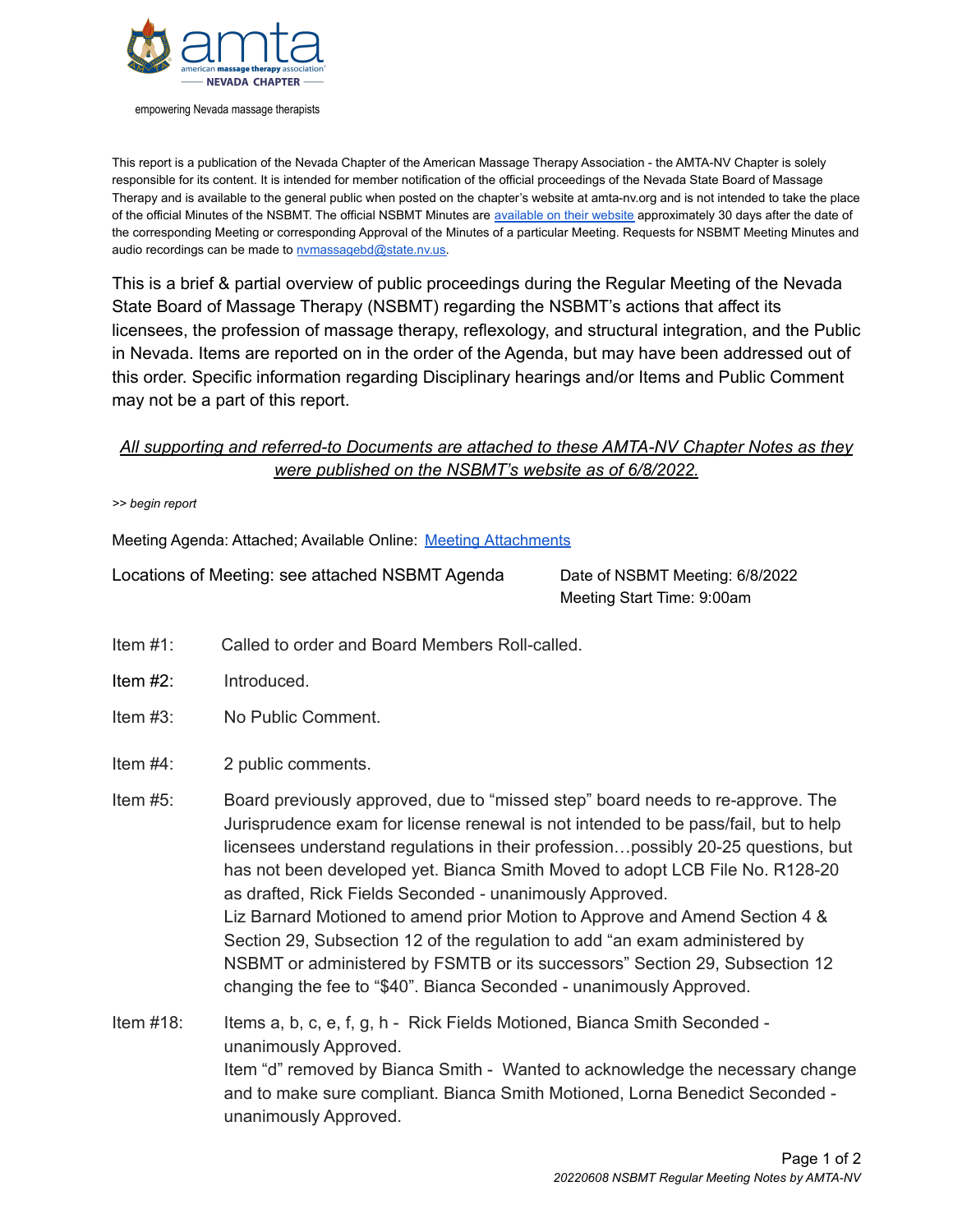

Item #19: Inspections need an extra person due to the intensive labor aspect. Outcall inspections have been added now that Zoom is available. Maximum salary package would be \$70,982.15. Also to include a 1 step increase for employees who are not maxed out, instead of a cost-of-living increase.

- Item #20: Up to 5200 licensees. Numbers looking positive for 2024. California will not be participating in the compact. If everything is approved as projected, California certification (CAMTC) will have another sunset review in 4 years. Bianca Smith Motioned to Approve for 2024 fiscal year.
- Item #21: No comments.
- Item #22: a. i. Total # of licenses: 5116. Numbers close to before pandemic. New licenses issued in May: 29 issued. 187 in the last 5 months.
	- ii. About 90% done with outcalls. Not much has changed with investigations. 20 open, down to 16.
	- c. cash reserves-weathered another slow year. June is the peak month.
- Item #23: No action taken. Budget could be spent elsewhere. Something of more importance/beneficial to the board. Steep in price and no remote option.
- Item #24: Sandy Anderson shared and made public comments about the national compact as an individual licensee. August meeting going to take action in regards to the national compact.
- Item #25: Considered the Federation of State Massage Therapy Boards as the sole provider for the jurisprudence exam. In charge of the tracking, pass scores, reports, price, study course. Executive Director Sandy Anderson in favor of an online exam. Exam with 50 questions, \$40. Benefits: offers therapists the opportunity to be well informed of NV statutes and laws. Tabled discussion on item #25. Liz Barnard Motioned to rescind the action taken earlier adopting LCB File No. R128-20 (agenda item #5) Bianca Smith seconded - unanimously Approved.
- Item #26: Rick Fields thanked everyone his last day on the Board.
- Item #27: Possible regulation changes; Board connection; Review NSBMT website renewal form.
- Item #28: No public Comment.
- Item #29: Adjourned at 3:01 pm

Respectfully submitted,

Elizabeth Benion & Alexandria Robertson, Members - Government Relations Committee

*>>end report*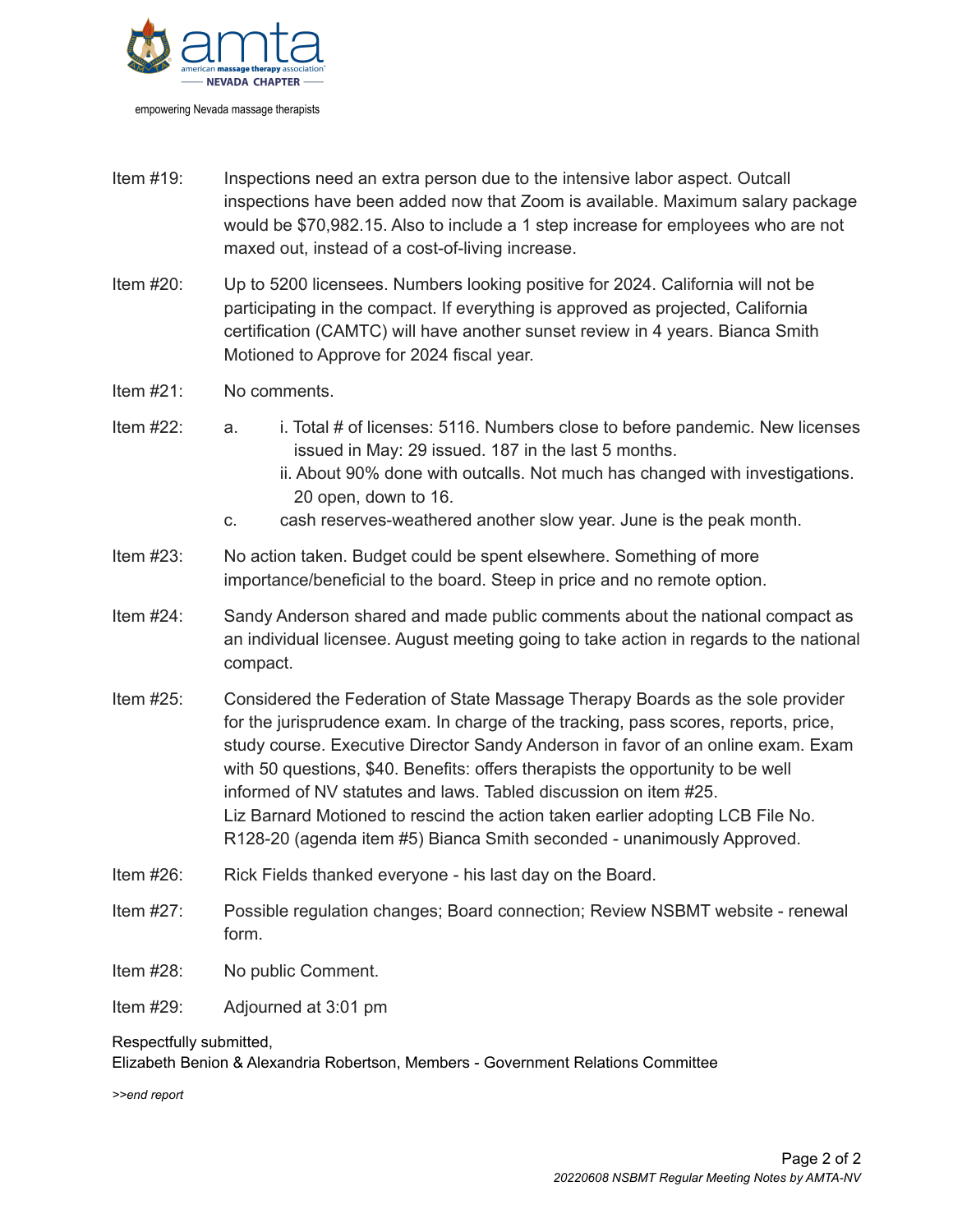

## **Nevada State Board of Massage Therapy \*\*\*NOTICE OF PUBLIC MEETING\*\*\* MEETING AGENDA**

This meeting of the Nevada State Board of Massage Therapy will take place online via Zoom and is available via telephone. Persons wishing to participate in the meeting may connect to the meeting through the link below or telephone numbers below. Persons wishing to provide public comment during the meeting may use the links below and at the appropriate time, the Board Chair will call on persons wishing to make public comment.

Virtual access available by registering for this meeting online:

<https://us06web.zoom.us/j/86823524551?pwd=ZkJLeWhDRWs0QWNYSWZvRm5tY0w5dz09>

After registering, you will receive a confirmation email containing information about joining the meeting.

Meeting ID 868 2352 4551 Password 854386 SIP [86823524551@zoomcrc.com](mailto:86823524551@zoomcrc.com)

Telephonic access to this meeting available by dialing the number below based on the location closest to participant.

 +1 669 900 6833 US (San Jose) +1 253 215 8782 US (Tacoma) +1 346 248 7799 US (Houston)

- +1 929 205 6099 US (New York)
- +1 301 715 8592 US (Germantown)
- +1 312 626 6799 US (Chicago)
- **DATES AND TIMES: June 8, 2022, commencing at 9:00 a.m.**

**Zoom sign-in available at 8:30 a.m.**

## **AGENDA**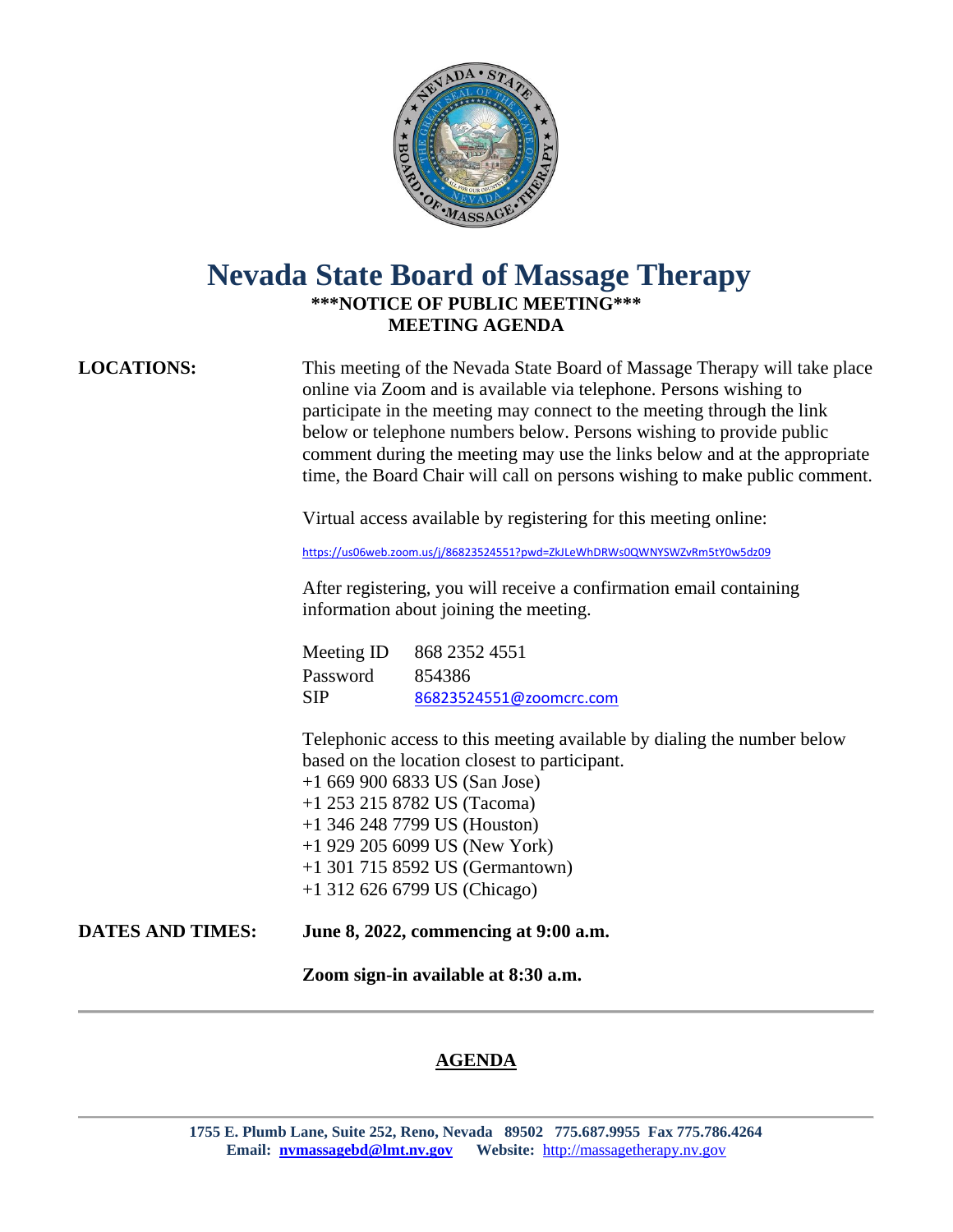Nevada State Board of Massage Therapy Agenda – June 8, 2022 Page **2** of **6**

**Please Note:** The Nevada State Board of Massage Therapy may: 1) take agenda items out of order; 2) combine two or more items for consideration; or 3) remove an item from the agenda or delay discussion related to an item at any time. Reasonable efforts will be made to assist and accommodate individuals with disabilities who wish to attend the meeting. Please contact Sandy Anderson at 775.687.9951 [\(sjanderson@lmt.nv.gov\)](mailto:sjanderson@lmt.nv.gov), in advance, so that arrangements may be made. Public comment will be taken at the beginning and the end of the meeting. The Board may convene in closed session to consider the character, alleged misconduct, professional competence or physical or mental health of a person (NRS 241.030).

Public Comment Agenda Item: There is a time designated at the beginning of the meeting and the end of the meeting for Public Comment. Members of the general public may bring matters not appearing on this Agenda to the attention of the Board or make comment on specific agenda items. Public comment may also be taken at other such times as requested as long as the request for public comment will not interrupt ongoing Board business. The Board may discuss the matters not on the agenda but may not act on the matters at this meeting. If the Board desires, the matters may be placed on a future Agenda for action. In consideration of others who may also wish to provide public comment, please avoid repetition. The Board limits public comment to three (3) minutes.

**Prior to the commencement and conclusion of a contested case or quasi-judicial proceeding that may affect the due process rights of an individual, the Board may refuse to consider public comment (see NRS 233B.126)**. Please be aware that after the quasi-judicial Board has rendered a decision in the contested case and, assuming this happens before adjournment, the Board may entertain public comment on the proceeding at that time.

- 1. Call to order and roll call of Board Members.
- 2. Mission Statement of the Nevada State Board of Massage Therapy To protect the public health, safety, and welfare through effective massage therapy regulation. Insuring that qualified, competent, ethical practitioners are licensed.
- 3. Public comment Members of the public who wish to participate in a public meeting may do so by providing public comment during the two designated public comment periods. Additionally, public comment options may include, without limitation, telephonic or email comment. Action may not be taken on any matter brought up under public comment until scheduled on an agenda for action at a later meeting. The Board will not restrict comments based on viewpoint. The opportunity for public comment will be available at the beginning and ending of the meeting. (Discussion Only)
- 4. Public Hearing for LCB File No. R128-20 (For Discussion)
- 5. Deliberation of public comment, discussion, and possible adoption of LCB File No. R128- 20. (For Possible Action)
- 6. Application Review. (The Board may convene in closed session to consider the character, alleged misconduct, professional competence or physical or mental health of a person.) (For Possible Action)
	- a. Review Application James M. Ferguson. (For Discussion and Possible Action)
	- b. Review Application Kris Wang. (For Discussion and Possible Action)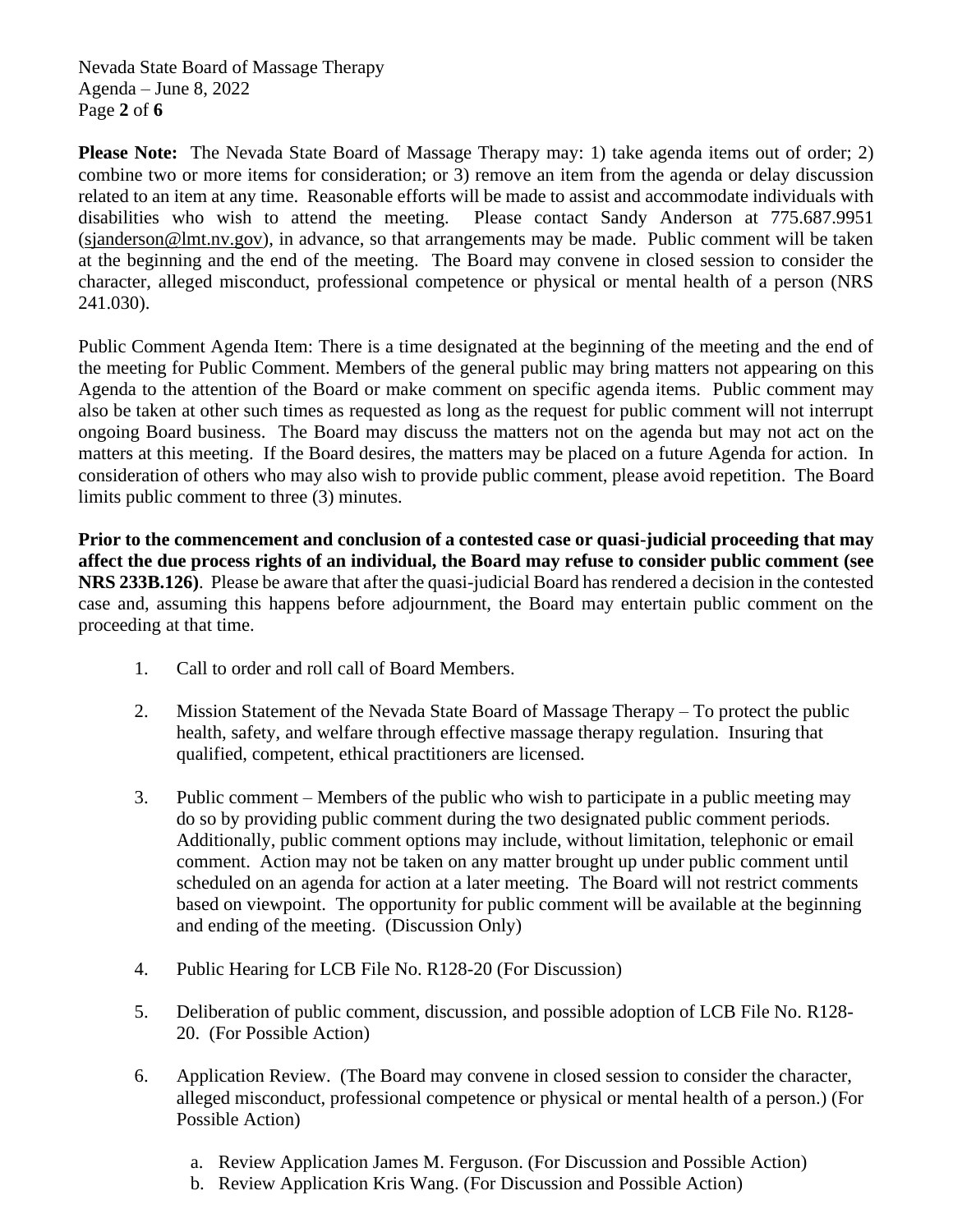Nevada State Board of Massage Therapy Agenda – June 8, 2022 Page **3** of **6**

- c. Review Application Lei Wang. (For Discussion and Possible Action)
- d. Review Application Meaghan M. Williams. (For Discussion and Possible Action)
- 7. Dismissal of formal hearings for failure to respond to the Board's Inspection Team regarding outcall sanitation inspection compliance. (For Discussion and Possible Action)
	- a. Formal Hearing Jennifer A. Denney License Number NVMT.5648 Case Number NVMT-OC-22011. (For Discussion and possible Action)
	- b. Formal Hearing Juan Zhu License Number NVMT.8545 Case Number NVMT-OC-22044. (For Discussion and possible Action)
	- c. Formal Hearing Sonja M. Ramirez License Number NVMT.7655 Case Number NVMT-OC-22028. (For Discussion and possible Action)
	- d. Formal Hearing Deanna P. Reynolds License Number NVMT.8801 Case Number NVMT-OC-22029. (For Discussion and possible Action)
- 8. Dismissal of Complaint Notice of Hearing John Thorp License Number NVMT.3262 Case Number NVMT-C-2062. (For Discussion and Possible Action)
- 9. Formal Hearing Astoria Shi also known as Guangyi Shi NVMT.8891 Case Number NVMT-C-21011. (For Discussion and Possible Action).
- 10. Formal Hearing Hongying Xu-Rode License Number NVMT.8379 Case Number NVMT-OC-22040. (For Discussion and Possible Action)
- 11. Formal Hearing Arnel C. Tomas NVMT.8186 Case Number NVMT-C-1882. (For Discussion and Possible Action)
- 12. Formal Hearing Arian Flores-Rivero NVMT.9899 Case Number NVMT-C-22002. (For Discussion and Possible Action)
- 13. Formal Hearing Hong "Mi" Guo NVMT.343 Case Number NVMT-C-22003. (For Discussion and Possible Action)
- 14. Formal Hearing Hong Lu NVRF.0112 Case Number NVMT-C-22005. (For Discussion and Possible Action)
- 15. Reconsideration of Hearing for Hongyan Chen License Number NVMT.9946 Case Number NVMT-C-21073. (For Discussion and Possible Action)
- 16. Reconsideration of the Imposition of Fines and Costs for Case Number NVMT-C-1956 for Xiaomei Shen. (For Discussion and Possible Action)
- 17. Petition for reconsideration of Order for Michael W. Jackson License Number NVMT.4748 – Case Number NVMT-C-21079. (For Discussion and Possible Action)

*Consent agenda items are shown in italics. The Consent Agenda contains matters of routine acceptance. The Board members may approve the consent agenda items as written or, at their discretion, may address individual items for discussion or revisions.*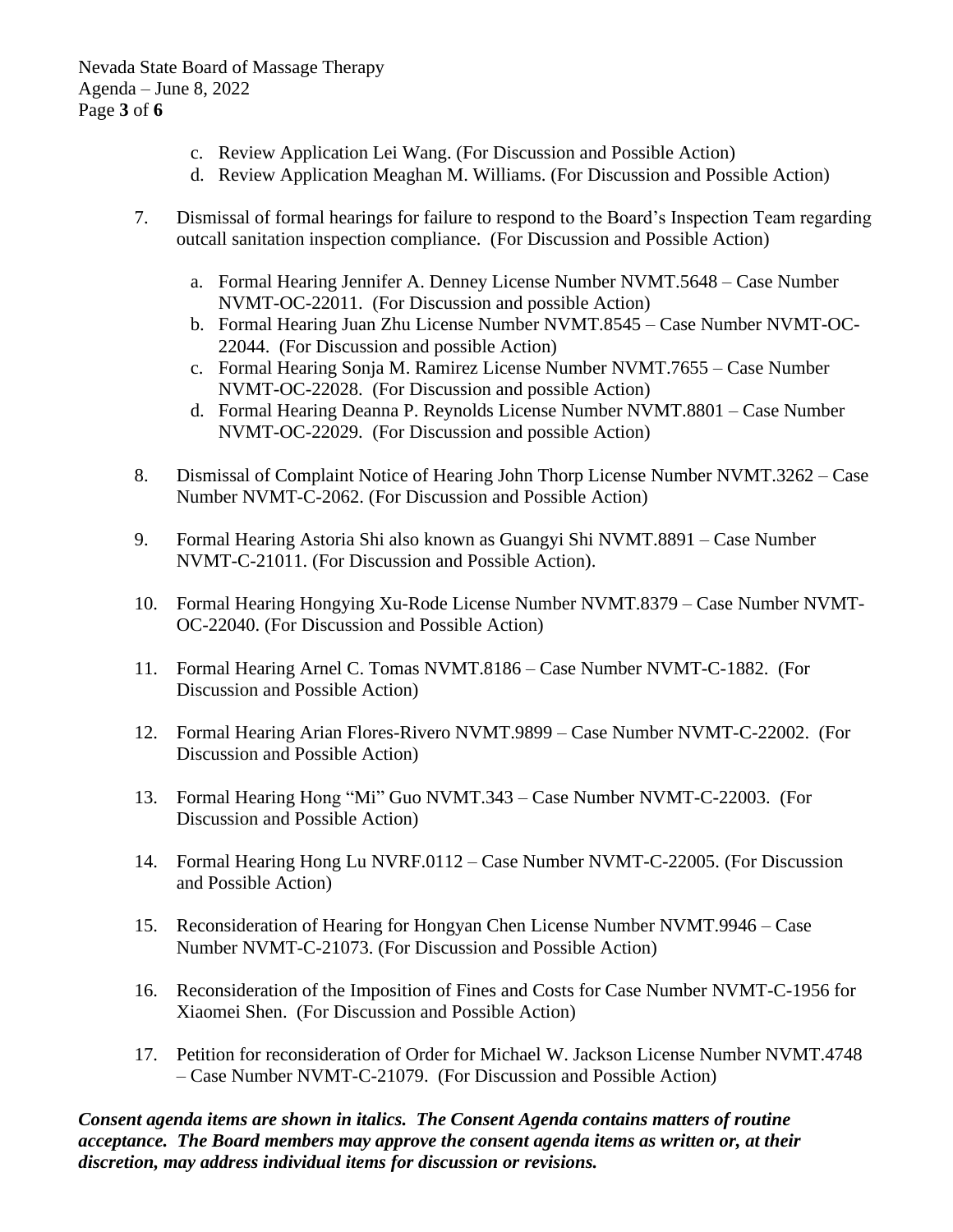- *18. Consent Agenda Items – Board members may choose to request any item listed below be pulled for discussion and possible action. Any items not pulled may be approved in a single motion to approve the consent agenda excluding pulled items. (For Discussion and Possible Action)*
	- *a. Approval of applications approved and authorized by the Chairperson through April 30, 2022 (see Exhibit A). (For Possible Action)*
	- *b. Discussion and possible action regarding review and acceptance of the Fiscal Year 2022 Budget verses Actual through April 30, 2022. (For Possible Action)*
	- *c. Discussion and possible action regarding updating the Board's Compensation schedules to implement the planned 3% cost of living increase. (For Possible Action)*
	- *d. Discussion, amend, and approve Policy 10.5.1 Job Description Executive Director to increase salary by 3% cost-of-living adjustment. (For Possible Action)*
	- *e. Discuss, amend, and approve Board meeting minutes for March 30, 2022. (For Possible Action)*
	- *f. Discuss, amend, and approve Board meeting minutes for closed session of item 4.c. on March 30, 2022. (For Possible Action)*
	- *g. Discuss, amend, and approve Board meeting minutes for closed session of item 4.j. on March 30, 2022. (For Possible Action)*
	- *h. Discussion and possible action regarding meeting dates for calendar year 2023 and January of 2024 including but not limited to January 11, March 22, June 7, August 9, October 25, and January 10, 2024. (For Possible Action)*
- 19. Discussion and possible action regarding approval of amendments to the Fiscal Year 2023 Operating Budget including increasing the cost-of-living adjustment from 3% for staff members not previously topped out to 1 step increase and amending the budget to increase staffing by one full-time employee. (For Discussion and Possible Action).
- 20. Discussion and possible action regarding approval of the Fiscal Year 2024 Operating Budget. (For Discussion and Possible Action)
- 21. Board Counsel report. (For Discussion and Possible Action)
	- a. General topics and training provided by Deputies Attorney General.
	- b. General topics and training provided by Board Counsel Colleen Platt.
- 22. Executive Director Report including but not limited to (For Discussion)
	- a. Strategic Plan Key Indicators
		- i. Licensure and renewals
		- ii. Inspection Team calendar year-to-date key indicators
		- iii. Complaints and investigations calendar year-to-date key indicators
	- b. Other topics
	- c. Financials, cash reserves, and anticipated upcoming expenditures
- 23. Discussion and possible action regarding attending FARB 2022 Innovation in Regulation Conference July 21-22, 2022, in Washington, DC at a cost of \$1,800 to \$2,500 per attendee. (For Discussion and Possible Action)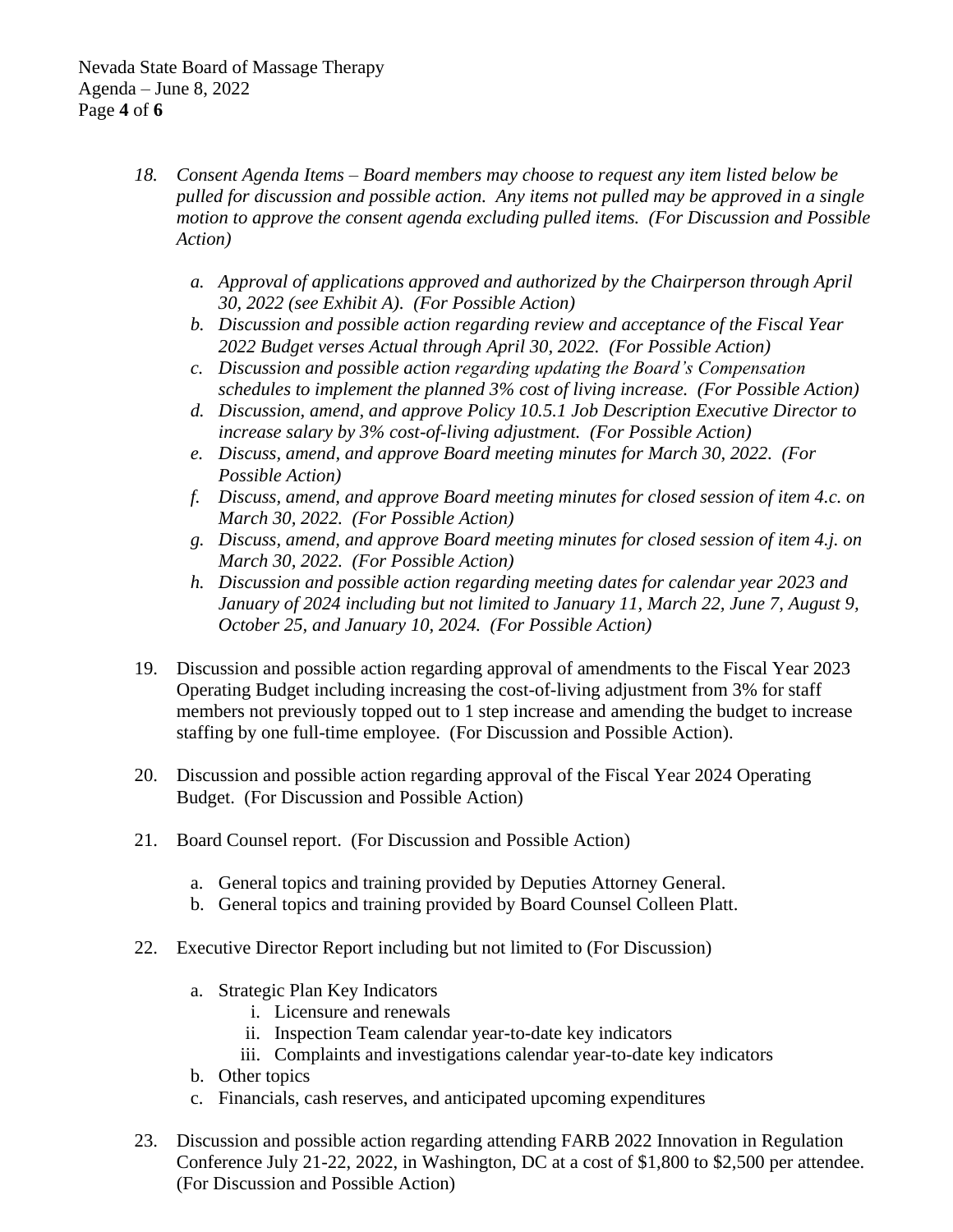- 24. Discussion and possible action regarding the status of a potential national compact for massage therapy. (For Discussion and Possible Action)
- 25. Discussion and possible action regarding jurisprudence exam and possible option of having the jurisprudence exam hosted by Federation of State Massage Therapy Boards. (For Discussion and Possible Action)
- 26. Other topics.
- 27. Discussion regarding recommended future agenda items. (For Discussion)
- 28. Public comment.
- 29. Adjournment

## **Notices:**

Items may be combined for consideration by the board. Items may be pulled or removed from the agenda at any time. Public comment will be taken at the beginning and at the end of the meeting. Regarding public comment, no vote may be taken upon a matter raised under this agenda item until the matter itself has been specifically included on a future agenda as an item upon which action may be taken. (NRS 241.020). The Chair may allow comment on individual agenda items at her discretion. Public comments are limited to three (3) minutes.

The Nevada State Board of Massage Therapy may address agenda items out of sequence to accommodate persons appearing before the Board or to aid the efficiency or effectiveness of the meeting. Interested persons may present oral and/or written comments at the time and place of the meeting, or written comments may be sent no later than **Tuesday, June 7, 2022,** to the following address: **Nevada State Board of Massage Therapy, 1755 E. Plumb Lane, Suite 252, Reno, NV 89502. Supporting materials are available on the Board's website** [http://massagetherapy.nv.gov/About/Board\\_Meetings/Meetings/](http://massagetherapy.nv.gov/About/Board_Meetings/Meetings/) or by contacting **Sandy Anderson at 775.687.9951 or [sjanderson@lmt.nv.gov](mailto:sjanderson@lmt.nv.gov) or 1755 E Plumb Lane, Suite 252, Reno, NV 89502.** Documents provided to Board members during the meeting will be posted on the website after the meeting.

Persons/facilities who want to be on the mailing list must submit a written request every six months to the Board. We are pleased to make reasonable accommodations for members of the public who are disabled and wish to attend the meeting. If special arrangements for the meeting are necessary, please notify Sandy Anderson at 775.687.9951 or [sjanderson@lmt.nv.gov](mailto:sjanderson@lmt.nv.gov) no later than 48 hours prior to the meeting.

In accordance with NRS 241.020, this public notice and agenda was posted on or before June 3, 2022, at the following locations:

[http://massagetherapy.nv.gov/About/Board\\_Meetings/Meetings/](http://massagetherapy.nv.gov/About/Board_Meetings/Meetings/) [https://notice.nv.gov](https://notice.nv.gov/) Nevada State Board of Massage Therapy, 1755 E. Plumb Lane, Suite 252, Reno, NV 89502

State Library and Archives, 100 Stewart Street, Carson City, Nevada 89701